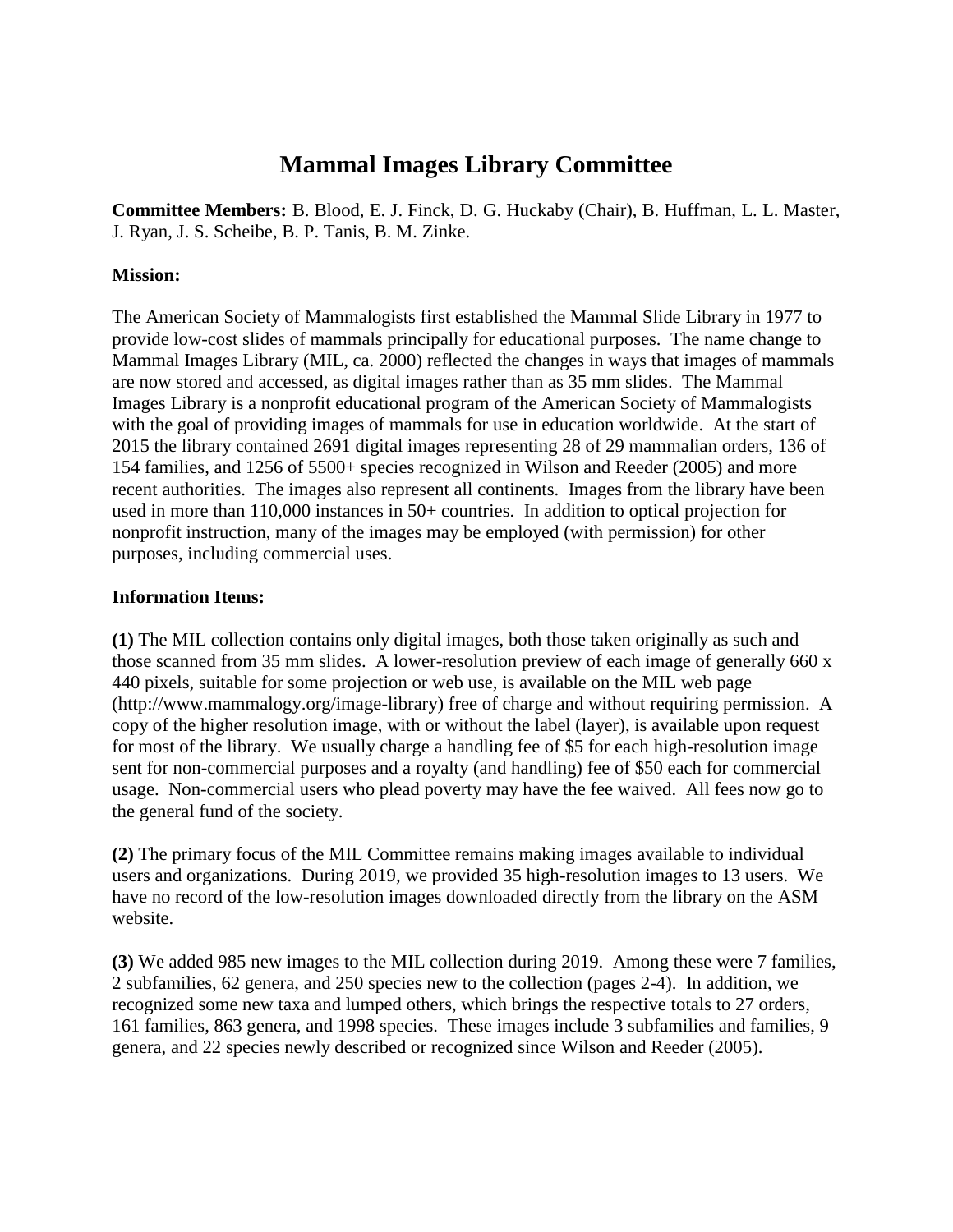**(4)** At the end of 2019, the MIL collection lacked images of 3 families, 14 subfamilies, and ca. 69% of the 6495 species (pages 4-8) recognized in the ASM Mammal Diversity Database (https://mammaldiversity.org/). We encourage all interested parties to consider contributing their high-quality images to the MIL. Please review our holdings on the MIL web page (http://www.mammalogy.org/image-library) to determine if some images from your personal collection could improve the scope and quality of the collection. Anyone interested in submitting images should contact the committee chair.

**(5)** Starting in 2012, BP Tanis has provided mammal image postings on Mondays and Thursdays for ASM's Facebook, Google+, and Twitter (search for #MondayMammal and #MammalTrivia on our social media accounts).

**(6)** During 2019, no one joined or left the committee.

**(7)** This committee thanks the Department of Biological Sciences, California State University, Long Beach, for providing computer services and an office for the chair of this committee, without which maintenance of the library would have been much more difficult. These services include the use of a desk computer and advice and work by a computer technician.

#### **TAXA ADDED TO THE MIL DURING 2019**

Those with an asterisk are newly named or recognized since Wilson and Reeder (2005)

#### **Families or subfamilies**

- 1. Cetotheriidae
- 2. Euchoreutinae
- 3. Helictidinae\*
- 4. Iniidae
- 5. Pontoporiidae\*
- 6. Rhinopomatidae
- 7. Sminthidae\*
- 8. Thryonomyidae
- 9. Zenkerellidae\*

#### **Genera**

1. *Acerodon* 2. *Allactaga* 3. *Allocricetulus* 4. *Alticola 5. Arabitragus*\* 6. *Atherurus* 7. *Atopogale* 8. *Brachyteles* 9. *Caperea* 10. *Cardiocranius* 11. *Craseomys*\* 12. *Crateromys* 13. *Desmana* 14. *Diclidurus* 15. *Dobsonia* 16. *Doryrhina*\* 17. *Dryomys* 18. *Ellobius* 19. *Epixerus* 20. *Epomops*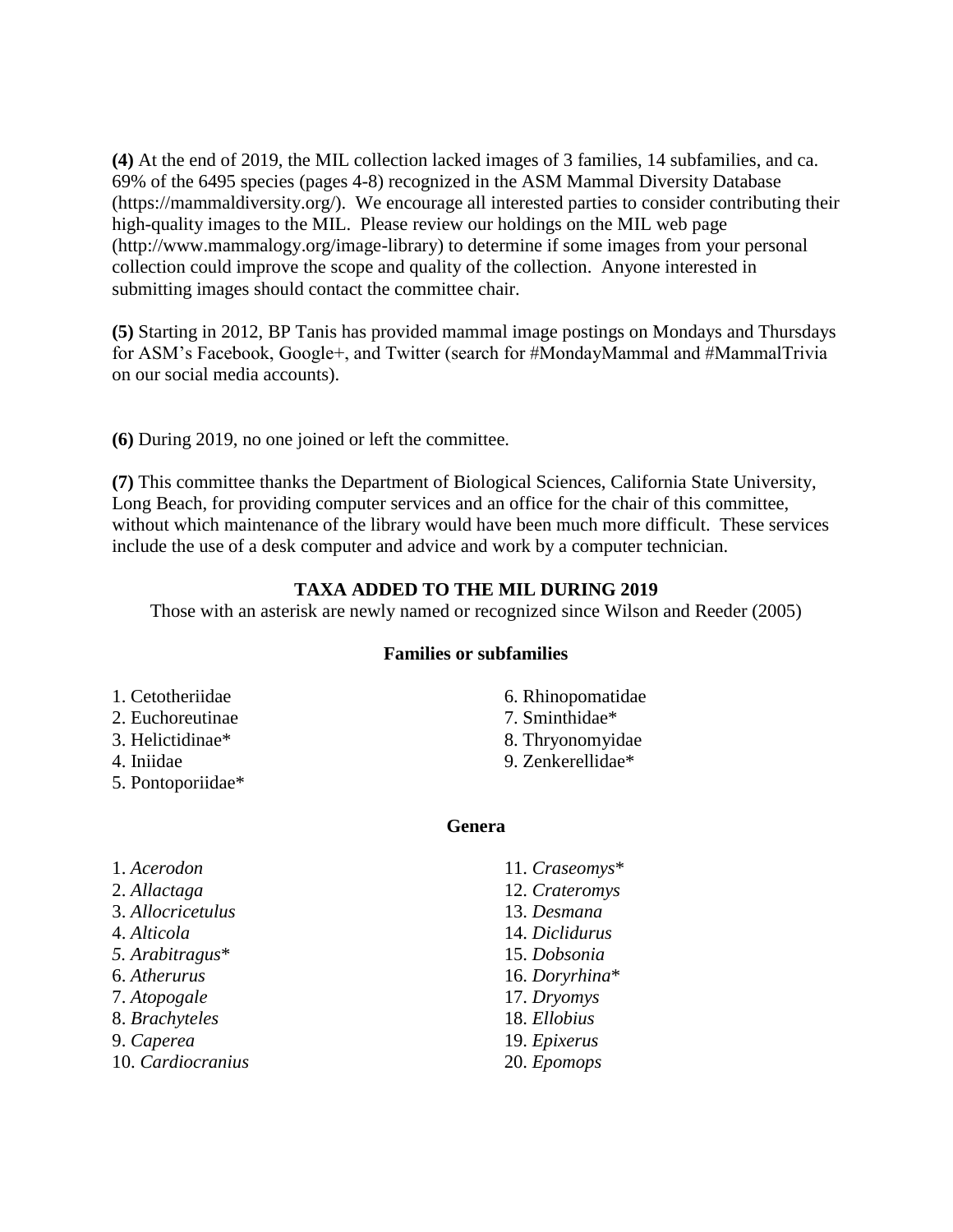21. *Euchoreutes* 22. *Eudiscopus* 23. *Eutamias*\* 24. *Euxerus*\* 25. *Fukomys*\* 26. *Funisciurus* 27. *Galagoides*\* 28. *Gerbillus* 29. *Heliophobius* 30. *Heterogeomys*\* 31. *Histiotus* 32. *Hydromys* 33. *Ictonyx* 34. *Idionycteris* 35. *Inia* 36. *Lagurus* 37. *Lasiopodomys* 38. *Lemmus* 39. *Manis* 40. *Melogale* 41. *Micropteropus*

- 42. *Microsciurus* 43. *Nesokia* 44. *Orientallactaga*\* 45. *Orthogeomys* 46. *Penthetor* 47. *Peponocephala* 48. *Petinomys* 49. *Pontoporia* 50. *Praomys* 51. *Psammomys* 52. *Pteromys* 53. *Rhinopoma* 54. *Sicista* 55. *Sotalia* 56. *Sousa* 57. *Spalax* 58. *Sphaerius* 59. *Styloctenium* 60. *Thoopterus* 61. *Thryonomys*
- 62. *Zenkerella*

#### **Species**

- 1. *Acerodon celebensis* 2. *Acomys cilicicus*
- 3. *Acomys cineraceus*
- 4. *Acomys dimidiatus*
- 5. *Acomys minous*
- 6. *Acomys percivali*
- 7. *Acomys seurati*
- 8. *Acomys spinosissimus*
- 9. *Acomys cf. wilsoni*
- 10. *Alexandromys fortis*
- 11. *Allactaga major*
- 12. *Allochrocebus solatus*
- 13. *Allocricetulus curtatus*
- 14. *Alouatta sara*
- 15. *Alticola argentatus*
- 16. *Alticola barakshin*
- 17. *Alticola semicanus*
- 18. *Alticola strelzowi*
- 19. *Apodemus alpicola*
- 20. *Arabitragus jayakari*
- 21. *Arvicanthis neumanni*
- 22. *Ateles belzebuth*
- 23. *Atherurus africanus*
- 24. *Atopogale cubana*
- 25. *Bassaricyon gabbii*
- 26. *Bassariscus sumichrasti*
- 27. *Brachyteles arachnoides*
- 28. *Calomyscus mystax*
- 29. *Caperea marginata*
- 30. *Capreolus pygargus*
- 31. *Caracal aurata*
- 32. *Cardiocranius paradoxus*
- 33. *Carollia sowelli*
- 34. *Cavia magna*
- 35. *Cercocebus lunulatus*
- 36. *Cercopithecus campbelli*
- 37. *Cervus alfredi*
- 38. *Cervus hortulorum*\*
- 39. *Cervus maral*\*
- 40. *Cervus nippon*
- 41. *Coendou bicolor*
- 42. *Colobus satanas*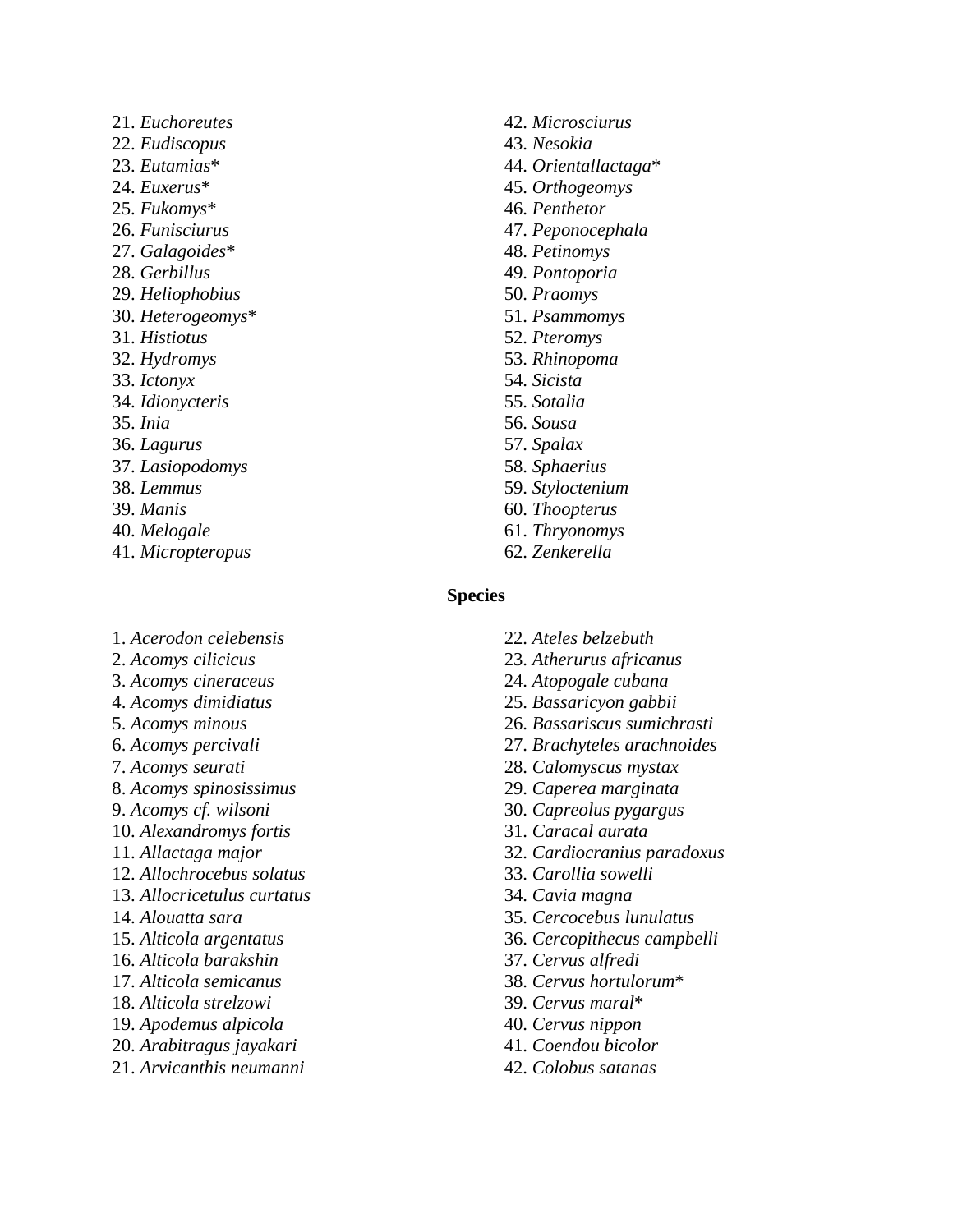43. *Corynorhinus mexicanus* 44. *Craseomys rufocanus* 45. *Crateromys heaneyi* 46. *Cricetulus longicaudatus* 47. *Cricetulus migratorius* 48. *Cricetulus sokolovi* 49. *Cuniculus taczanowskii* 50. *Cyclopes didactylus* 51. *Cynopterus horsfieldii* 52. *Dasyprocta cf. guamara* 53. *Dasyprocta prymnolopha* 54. *Dermanura tolteca* 55. *Desmana moschata* 56. *Diclidurus albus* 57. *Dobsonia exoleta* 58. *Doryrhina cyclops* 59. *Dryomys nitedula* 60. *Eliomys melanurus* 61. *Ellobius fuscopapillus* 62. *Ellobius talpinus* 63. *Ellobius tancrei* 64. *Epixerus ebii* 65. *Epomops buettikoferi* 66. *Epomops franqueti* 67. *Eubalaena japonica* 68. *Euchoreutes naso* 69. *Eudiscopus denticulus* 70. *Eudorcas rufifrons* 71. *Eudorcas tilonura* \* 72. *Eumops auripendulus* 73. *Eutamias sibiricus* 74. *Euxerus erythropus* 75. *Fukomys anselli* 76. *Fukomys darlingi* 77. *Fukomys mechowi* 78. *Funisciurus pyrropus* 79. *Galago senegalensis* 80. *Galagoides demidovii* 81. *Galidictis grandidieri* 82. *Gazella acaciae* \* 83. *Gazella erlangeri* 84. *Gazella gazella* 85. *Gazella pelzelni* \* 86. *Genetta thierryi* 87. *Geocapromys brownii*

- 88. *Geosciurus princeps*
- 89. *Gerbillus campestris*
- 90. *Gerbillus dasyurus*
- 91. *Gerbillus floweri*
- 92. *Gerbillus nanus*
- 93. *Giraffa antiquorum* \*
- 94. *Glischropus tylopus*
- 95. *Glossophaga commissarici*
- 96. *Graphiurus kelleni*
- 97. *Graphiurus lorraineus*
- 98. *Graphiurus nagtglasii*
- 99. *Hapalemur alaotrensis*
- 100. *Heliophobius argentocinereus*
- 101. *Hesperoptenus tomesi*
- 102. *Heterogeomys hispidus*
- 103. *Hipposideros alongensis* \*
- 104. *Hipposideros coxi*
- 105. *Histiotus magellanicus*
- 106. *Hydromys chrysogaster*
- 107. *Hylobates klossii*
- 108. *Hypsugo alaschanicus*
- 109. *Hystrix africaeaustralis*
- 110. *Hystrix pumila*
- 111. *Ictonyx libyca*
- 112. *Idionycteris phyllotis*
- 113. *Inia geoffrensis*
- 114. *Lagurus lagurus*
- 115. *Lasiopodomys brandtii*
- 116. *Lasiopodomys mandarinus*
- 117. *Lasiurus blossevillii*
- 118. *Lasiurus castaneus*
- 119. *Lemmus lemmus*
- 120. *Lemniscomys barbarus*
- 121. *Lemniscomys striatus*
- 122. *Lepus brachyurus*
- 123. *Lepus europaeus*
- 124. *Lepus timidus*
- 125. *Lycalopex sechurae*
- 126. *Macaca assamensis*
- 127. *Macaca maura*
- 128. *Macaca pagensis*
- 129. *Macaca siberu*
- 130. *Macaca tonkeana*
- 131. *Macroglossus sobrinus*
- 132. *Madoqua phillipsi* \*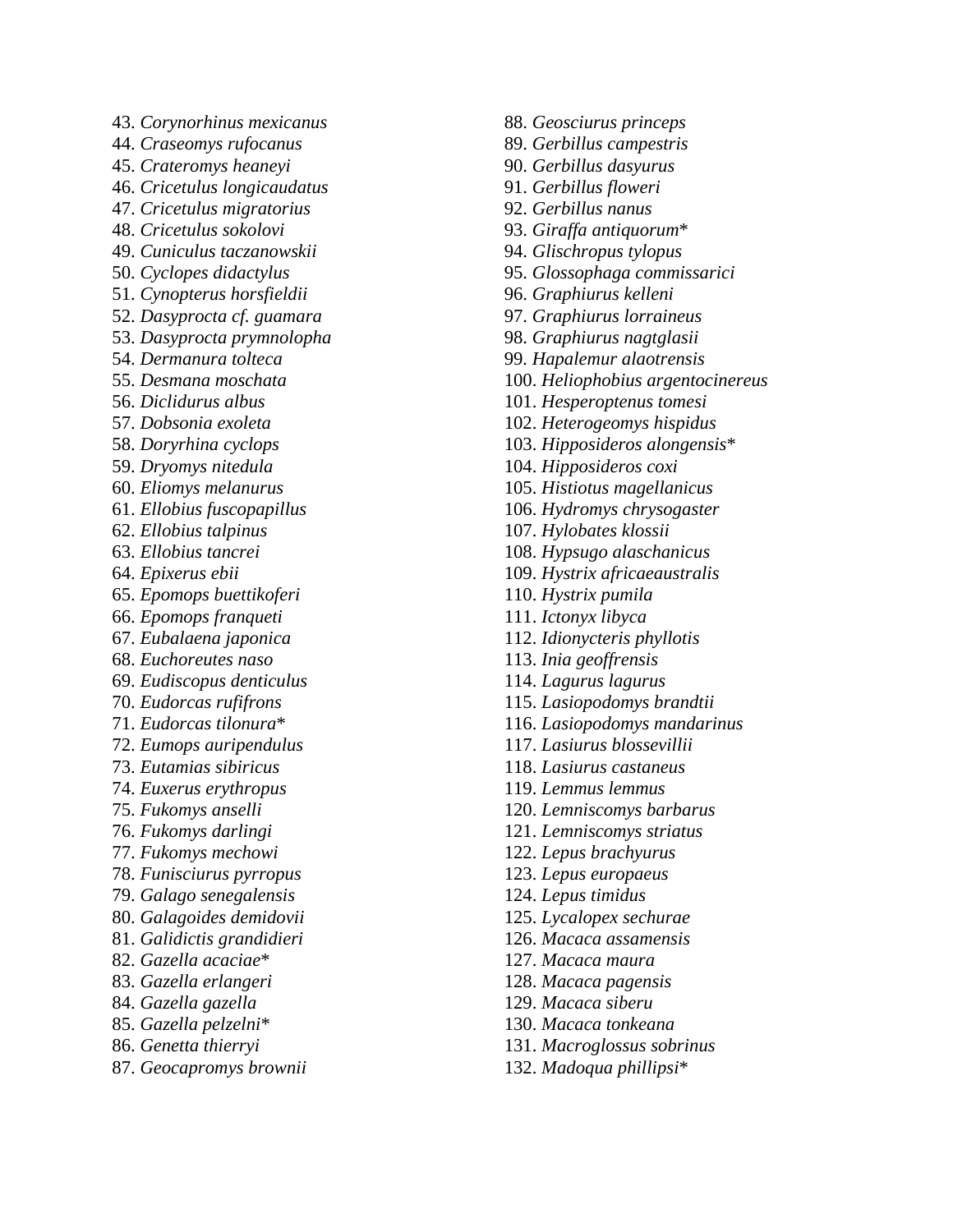133. *Madoqua piacentinii* 134. *Manis javanica* 135. *Manis pentadactyla* 136. *Marmota bobak* 137. *Marmota sibirica* 138. *Mazama nemorivaga* 139. *Melogale moschata* 140. *Meriones libycus* 141. *Meriones meridianus* 142. *Meriones persicus* 143. *Meriones sacramenti* 144. *Meriones tamariscinus* 145. *Meriones tristrami* 146. *Meriones vinogradovi* 147. *Micronycteris microtis* 148. *Micropteropus pusillus* 149. *Microsciurus alfari* 150. *Microtus afghanus* 151. *Microtus cabrerae* 152. *Microtus guentheri* 153. *Microtus ilaeus* 154. *Microtus obscurus* 155. *Muntiacus muntjac* 156. *Murina peninsularis* \* 157. *Moschiola kathygre* \* 158. *Mus mattheyi* 159. *Mustela lutreola* 160. *Myodes centralis* 161. *Myodes rutilus* 162. *Myotis laniger* 163. *Myotis planiceps* 164. *Nemorhaedus goral* 165. *Neotamias dorsalis* 166. *Neotoma magister* 167. *Nesokia indica* 168. *Nycteris tragata* 169. *Ochotona dauurica* 170. *Ochotona rutila* 171. *Oecomys superans* 172. *Orientallactaga balikunica* 173. *Orientallactaga bullata* 174. *Orthogeomys grandis* 175. *Ovis bochariensis* \* 176. *Ovis collium* \*

177. *Ovis karelini* \*

- 178. *Papio papio*
- 179. *Paraxerus poensis*
- 180. *Pedetes surdaster*
- 181. *Penthetor lucasi*
- 182. *Perodicticus edwardsi* \*
- 183. *Peponocephala electra*
- 184. *Petaurista alborufus*
- 185. *Petinomys genibarbis*
- 186. *Phaner furcifer*
- 187. *Philantomba congica* \*
- 188. *Phodopus campbelli*
- 189. *Piliocolobus badius*
- 190. *Pithecia irrorata*
- 191. *Platyrrhinus infuscatus*
- 192. *Plecturocebus oenanthe*
- 193. *Pontoporia blainvillei*
- 194. *Praomys tullbergi*
- 195. *Presbytis comata*
- 196. *Presbytis melalophos*
- 197. *Propithecus coronatus*
- 198. *Psammomys obesus*
- 199. *Pteromys volans*
- 200. *Pusa hispida*
- 201. *Rhinolophus marshalli*
- 202. *Rhinolophus microglobosus* \*
- 203. *Rhinolophus refulgens*
- 204. *Rhinolophus thailandensis* \*
- 205. *Rhinopoma cystops* \*
- 206. *Rhogeesa io*
- 207. *Salpingotus crassicauda*
- 208. *Sapajus xanthosternos*
- 209. *Scarturus tetradactylus*
- 210. *Sciurocheirus makandensis* \*
- 211. *Sciurus anomalus*
- 212. *Sciurus nayaritensis*
- 213. *Sciurus yucatanensis*
- 214. *Semnopithecus hector*
- 215. *Semnopithecus hypoleucos*
- 216. *Semnopithecus schistaceus*
- 217. *Sicista subtilis*
- 218. *Smutsia gigantea*
- 219. *Sorex fumeus*
- 220. *Sorex hoyi*
- 221. *Sotalia guianensis* \*
- 222. *Sousa chinensis*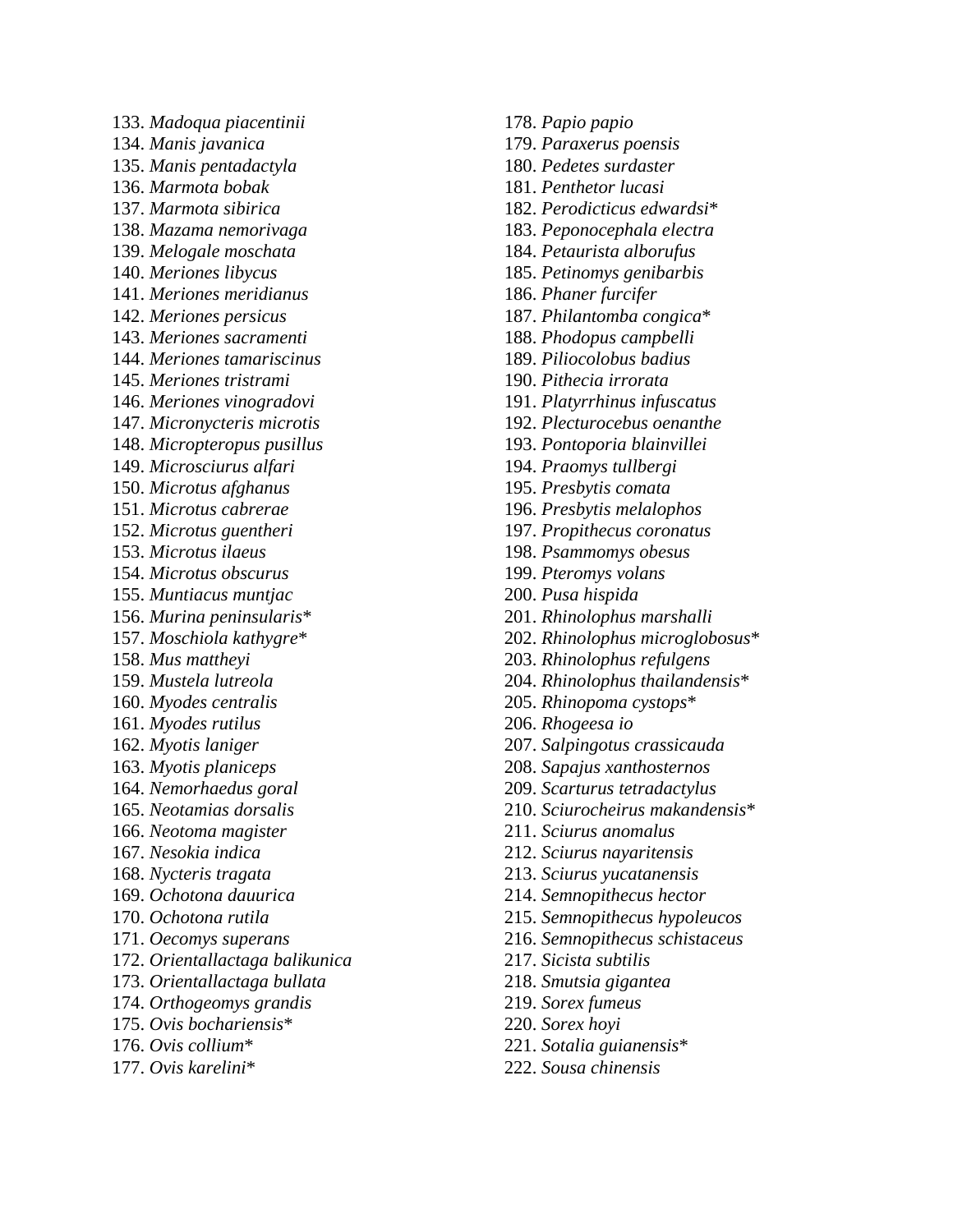- 223. *Spalax graecus*
- 224. *Spalax microphthalmus*
- 225. *Spalax zemni*
- 226. *Spermophilus alashanicus*
- 227. *Spermophilus fulvus*
- 228. *Spermophilus major*
- 229. *Spermophilus cf. pygmaeus*
- 230. *Sphaerius blanfordi*
- 231. *Sturnira oporaphilum*
- 232. *Styloctenium wallacei*
- 233. *Stylodipus telum*
- 234. *Sus verrucosus*
- 235. *Sylvilagus andinus*
- 236. *Sylvilagus bachmani*
- 237. *Sylvilagus obscurus*
- 238. *Syncerus brachyceros* \*
- 239. *Thallomys loringi*
- 240. *Thomasomys ischyrus*
- 241. *Thomomys clusius*
- 242. *Thoopterus nigrescens*
- 243. *Thryonomys swinderianus*
- 244. *Tragelaphus phaleratus* \*
- 245. *Tragulus nigricans*
- 246. *Typhlomys chapensis* \*
- 247. *Urocitellus undulatus*
- 248. *Vulpes cana*
- 249. *Zaglossus bartoni*
- 250. *Zenkerella insignis*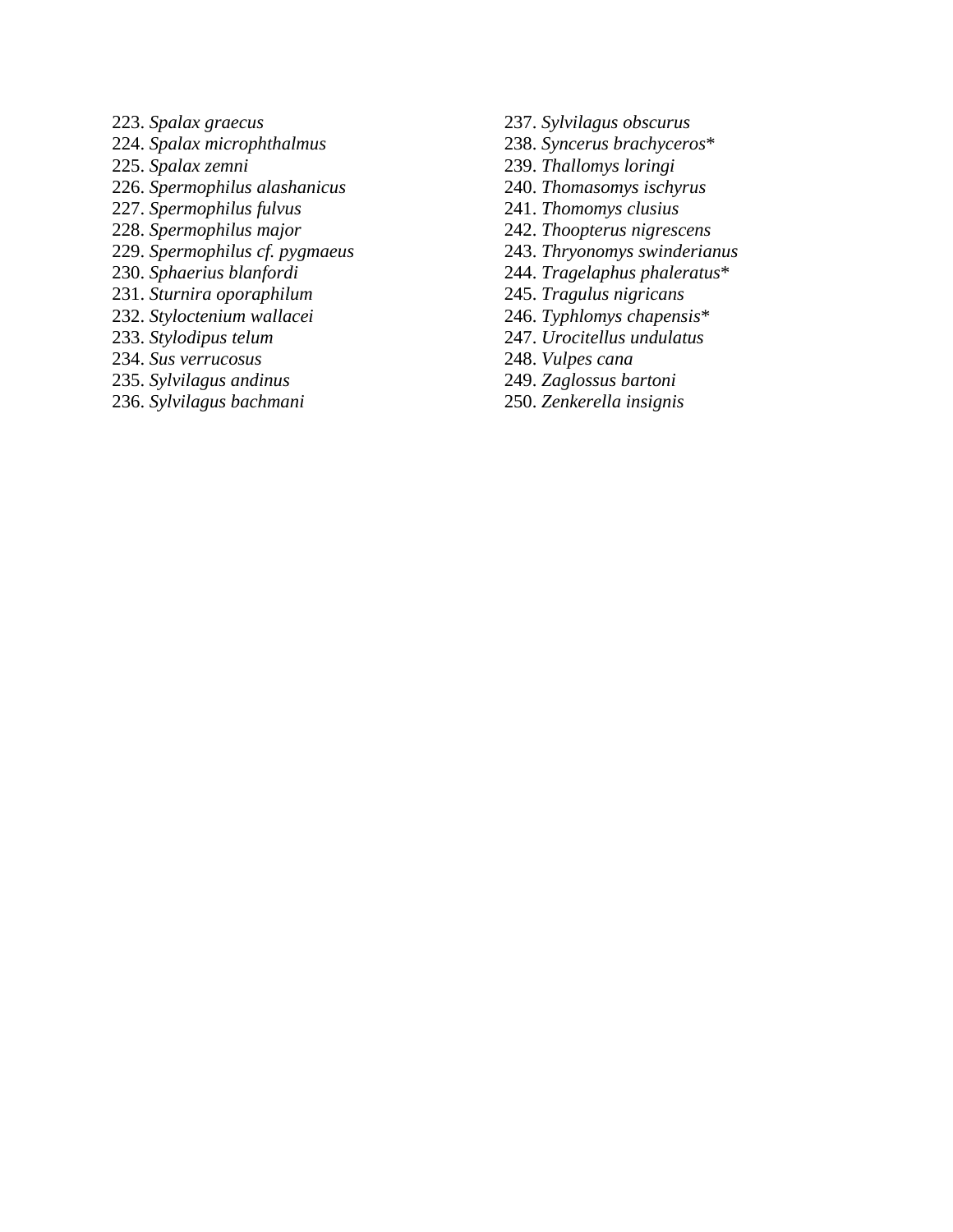# **DESIDERATA LIST, 31 DECEMBER 2019 MAMMAL IMAGES LIBRARY AMERICAN SOCIETY OF MAMMALOGISTS**

The following taxa are not represented in the library.

#### **Families and subfamilies**

The MIL does not have images of any member of these families:

- 1. Cistugidae (Chiroptera) formerly in Vespertilionidae: *Cistugo*, wing-gland bats
- 2. Diatomyidae (Rodentia): *Laonastes aenigmamus,* Laotian Rock-rat or Kha-nyou
- 3. Potamogalidae (Afrosoricida) formerly in Tenrecidae:

*Potamogale velox*, Giant Otter Shrew **Micropotamogale***, otter shrews*

The MIL does not have images of any member of these subfamilies.

- 1. Dactylomyinae (Rodentia: Echimyidae): *Dactylomys*, bamboo rats *Kannabateomys amblyonyx*, Atlantic Bamboo Rat *Olallamys*, olalla rats
- 2. Delanymyinae (Rodentia: Nesomyidae): *Delanymys brooksi*, Delany's Swamp Mouse
- 3. Echymiperinae (Peramelemorphia: Peramelidae) *Echymipera*, New Guinean spiny bandicoots *Microperoryctes*, bandicoots *Rhynchomeles prattorum*, Seram Bandicoot
- 4. Geogalinae (Afrosoricida: Tenrecidae) *Geogale aurita*, Large-eared Tenrec
- 5. Hyladelphinae (Didelphimorphia: Didelphidae): *Hyladelphys kalinowskii*, Kalinowski's Mouse Opossum
- 6. Leimycomyinae (Rodentia: Muridae): *Leimacomys buttneri*, Büttner's African Forest Mouse
- 7. Lophiomyinae (Rodentia: Cricetidae): *Lophiomys imhausi*, Maned Rat
- 8. Myadinae (Carnivora: Mephitidae): *Mydaus* (Mustelidae), stink badgers
- 9. Mystromyinae (Rodentia: Nesomyidae): *Mystromys albicaudatus*, African White-tailed Rat
- 10. Notopterinae (Chiroptera: Pteropodidae): *Notopteris*, long-tailed fruit bats
- 11. Rhinophyllinae (Chiroptera: Phyllostomidae): *Rhinophylla*, little fruit bats
- 12. Sciurillinae (Rodentia: Sciuridae): *Sciurillus pusillus*, Neotropical Pygmy Squirrel
- 13. Tomopeatinae (Chiroptera: Molossidae): *Tomopeas ravus*, Blunt-eared Bat
- 14. Uropsilinae (Eulipotyphla: Talpidae): *Uropsilus*, shrew moles

#### **Other Genera**

Genera not in the families or subfamilies above and also not in either Rodentia or Chiroptera that are not represented in the MIL. Monotypic genera have the species given.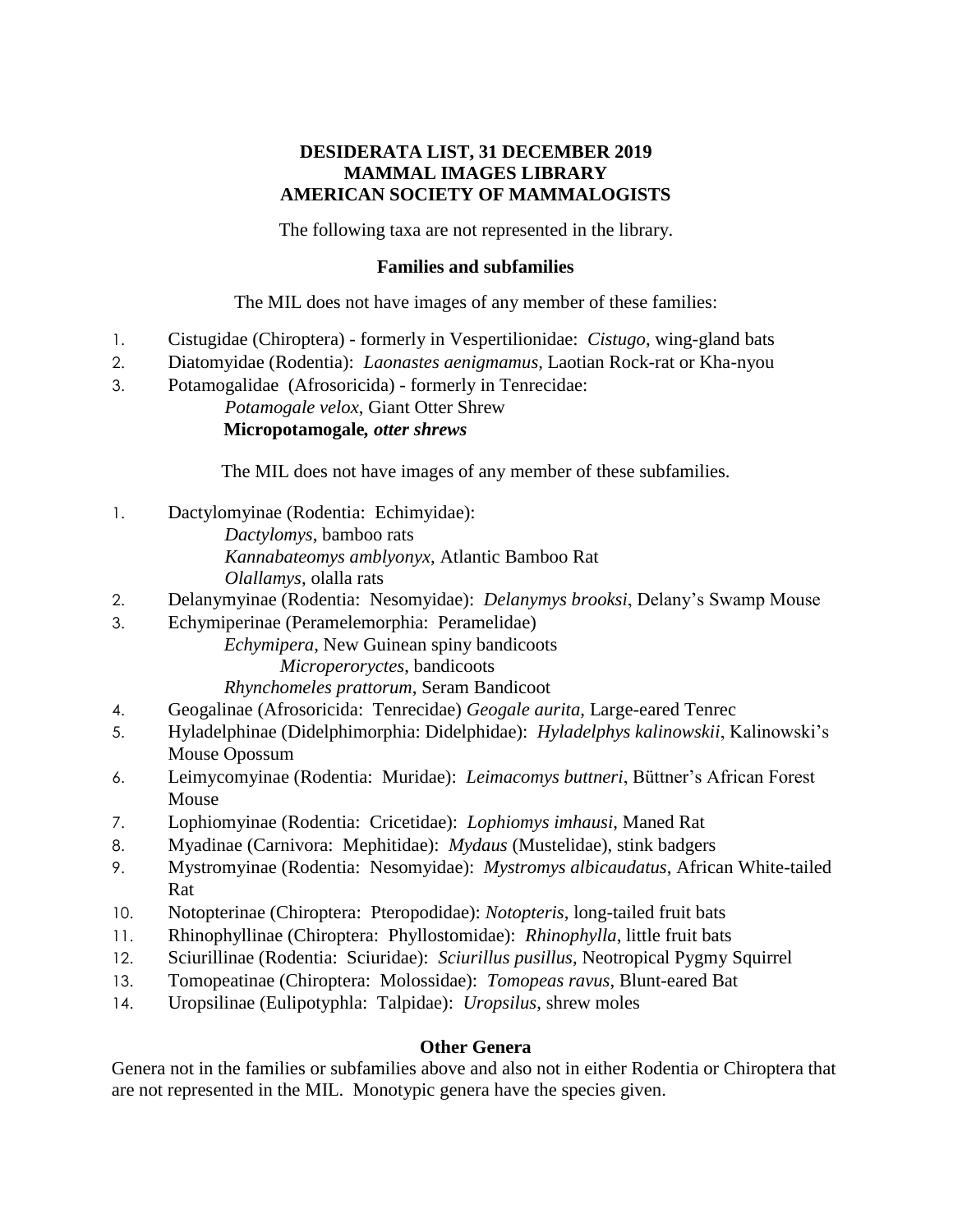## **Afrosoricida**

- 1. *Calcochloris* (Chrysochloridae), golden moles
- 2. *Carpitalpa arendsi* (Chrysochloridae), Arend's Golden Mole
- 3. *Chlorotalpa* (Chrysochloridae), golden moles
- 4. *Chrysochloris* (Chrysochloridae), golden moles
- 5. *Cryptochloris* (Chrysochloridae), golden moles
- 6. *Neamblysomus* (Chrysochloridae), golden moles
- 7. *Oryzorictes* (Tenrecidae), rice tenrecs

# **Artiodactyla**

- 1. *Berardius* (Ziphiidae), beaked whales
- 2. *Feresa attenuata* (Delphinidae), Pygmy Killer Whale
- 3. *Hyperoodon* (Ziphiidae), bottlenose whales
- 4. *Indopacetus pacificus* (Ziphiidae), Tropical Bottlenose Whale
- 5. *Lagenodelphis hosei* (Delphinidae), Fraser's Dolphin
- 6. *Neophocaena phocaenoides* (Phocoenidae), Finless Porpoise
- 7. *Orcaella brevirostris* (Delphinidae), Irrawady Dolphin

# **Carnivora**

- 1. *Cynogale bennettii* (Viverridae), Otter Civet
- 2. *Bdeogale* (Carnivora: Herpestidae), mongooses
- 3. *Diplogale hosei* (Viverridae), Hose's Palm Civet
- 4. *Dologale dybowskii* (Herpestidae), Pousargues's Mongoose
- 5. *Dusicyon australis* (Canidae), Falkland Islands Wolf
- 6. *Eupleres goudotii* (Eupleridae), Falanouc
- 7. *Histriophoca fasciata* (Phocidae), Ribbon Seal
- 8. *Liberiictis kuhni* (Herpestidae), Liberian Mongoose
- 9. *Lyncodon patagonicus* (Mustelidae), Patagonian Weasel
- 10. *Macrogalidia musschenbroekii* (Viverridae), Sulawesi Palm Civet
- 11. *Monachus monachus* (Phocidae), Mediterranean Monk Seal
- 12. *Phocarctos hookeri* (Otariidae), New Zealand Sea Lion
- 13. *Poecilogale albinucha* (Mustelidae), African Striped Weasel
- 14. *Poiana* (Viverridae), linsangs
- 15. *Rhynchogale melleri* (Herpestidae), Meller's Mongoose
- 16. *Salanoia concolor* (Eupleridae), Brown-tailed Mongoose or Vontsira
- 17. *Xenogale naso* (Herpestidae), Long-nosed Mongoose

# **Dasyuromorphia**

- 1. *Dasycercus* (Dasyuridae), mulgaras
- 2. *Dasykaluta rosamondae* (Dasyuridae), Little Red Kaluta
- 3. *Murexia* (Dasyuridae), dasyures
- 4. *Myoictis* (Dasyuridae), dasyures
- 5. *Neophascogale lorentzi* (Dasyuridae), Speckled Dasyure
- 6. *Ningaui* (Dasyuridae), ningauis
- 7. *Phascolosorex* (Dasyuridae), marsupial shrews
- 8. *Pseudantechinus* (Dasyuridae), false antechinuses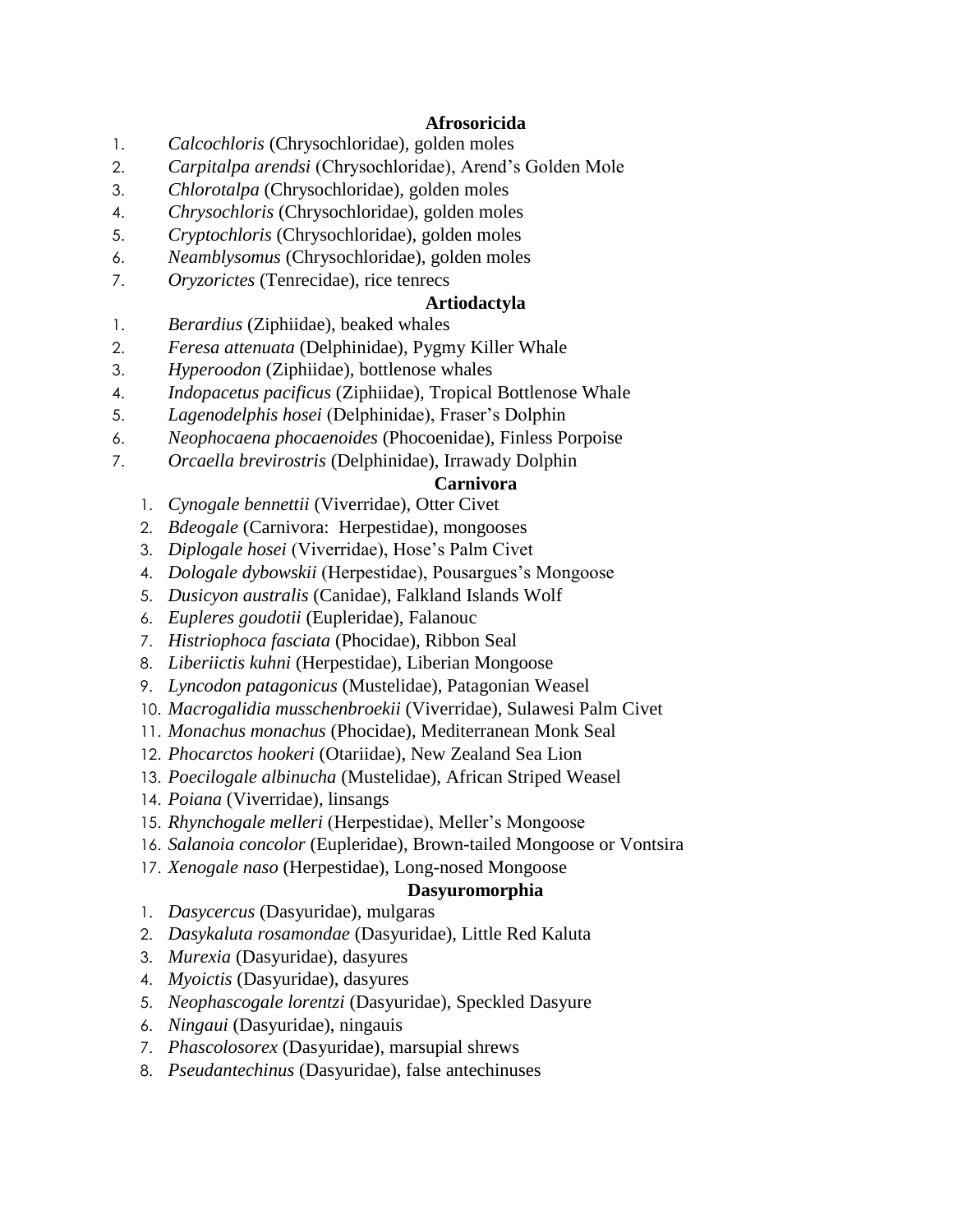# **Didelphimorphia**

- *1.* **Chacodelphys formosa***, Pygmy Opossum*
	- 2. *Lestodelphys halli*, Patagonian Opossum
	- 3. *Tlacuatzin*, mouse opossums

#### **Diprotodontia**

- 1. *Caloprymnus campestris* (Potoroidae), Desert Rat-kangaroo
- 2. *Distoechurus pennatus* (Acrobatidae), Feather-tailed Possum
- 3. *Dorcopsulus* (Macropodidae), New Guinean forest mountain wallabies
- 4. *Petauroides* (Pseudocheiridae), greater gliders
- 5. *Petropseudes dahli*, (Pseudocheiridae), Rock-haunting Ringtail
- 6. *Pseudochirulus*, (Pseudocheiridae), ringtails
- 7. *Wyulda squamicaudata* (Phalangeridae), Scaly-tailed Possum

#### **Eulipotyphla**

- 1. *Anourosorex* (Soricidae), mole shrews
- 2. *Atopogale cubana* (Solenodontidae), Cuban Solenodon
- 3. *Chodsigoa* (Soricidae), shrews
- 4. *Congosorex* (Soricidae), Congo shrews
- 5. *Dymecodon pilirostris* (Talpidae), True's Shrew Mole
- 6. *Euroscaptor* (Talpidae), moles
- 7. *Feroculus feroculus* (Soricidae), Kelaart's Long-clawed Shrew
- 8. *Galemys pyrenaicus* (Talpidae), Pyrenean Desman
- 9. *Hylomys* (Erinaceidae), gymnures
- 10. *Megasorex gigas* (Soricidae), Mexican Shrew
- 11. *Mesechinus* (Erinaceidae), hedgehogs
- 12. *Mogera* (Talpidae), moles
- 13. *Neohylomys hainanensis* (Erinaceidae), Hainan Gymnure
- 14. *Neotetracus sinensis* (Erinaceidae), Shrew Gymnure
- 15. *Oreoscaptor mizura* (Talpidae), Japanese Mountain Mole
- 16. *Paracrocidura* (Soricidae), large-headed shrews
- 17. *Podogymnura* (Erinaceidae), gymnures
- 18. *Ruwenzorisorex suncoides* (Soricidae), Ruwenzori Shrew
- 19. *Scaptochirus moschatus* (Talpidae), Short-faced Mole
- 20. *Scutisorex* (Soricidae), hero shrews
- 22. *Solisorex pearsoni* (Soricidae), Pearson's Long-clawed Shrew
- 23. *Soriculus nigrescens* (Soricidae), Himalayan Shrew
- 24. *Surdisorex* (Soricidae), mole shrews
- 25. *Sylvisorex* (Soricidae), forest shrews
- 26. *Urotrichus talpoides* (Talpidae), Japanese Shrew Mole

## **Lagomorpha**

- 1. *Caprolagus hispidus* (Leporidae), Hispid Hare
- 2. *Nesolagus* (Leporidae), striped rabbits
- 3. *Pentalagus furnessi* (Leporidae), Amami Rabbit